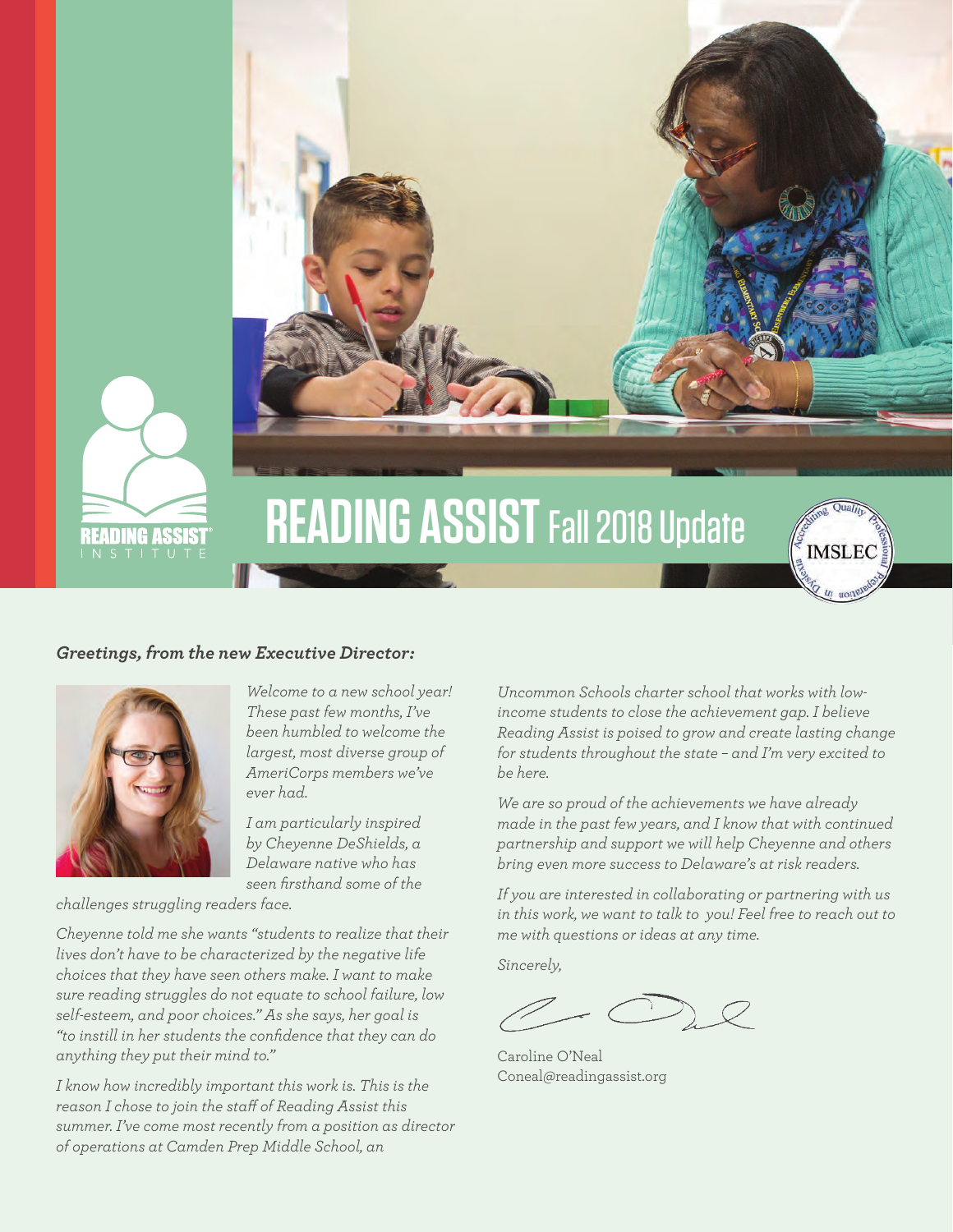### **Meet Reading Assist's 2018 class of Certified Reading Assist Interventionists**

In a brief ceremony at the end of the 2017-18 school year, our 13 RAI Corps members officially became Certified Reading Assist Interventionists in the state of Delaware.

**The Reading Assist Intervention Program is the only program in the state accredited by the** 

**International Multisensory Structured Language Education Council (better known as IMSLEC ).** With this accreditation, our certified interventionists can sit for the CERI certification exam from the International Dyslexia Association.



Almost a dozen of Reading Assist's veteran volunteers have also been undergoing rigorous training in the accredited program. They will graduate and be certified this fall.

## **RAI Corps doubles in size, adds two new schools**

This August, we welcomes almost two dozen new RAI Corps members from 14 different states, including Oregon, Texas, North Carolina, Georgia and seemingly everywhere in between. Several of our corps members are returning to Delaware after years away at college or at other service programs, in order to spend a year in service with struggling readers in their home towns.



**With 23 new corps members in this year's class, we have nearly** 

**doubled the size of the program since the first year** 



**three years ago.** Corps members will continue to deliver oneto-one intervention with students for 45 minutes a day, five days a week, inside six elementary schools of the Colonial School District and Thomas Edison Charter School. This year, we add two new schools to the list: All Saints Catholic School in Elsmere and Kuumba Academy in Wilmington!

We are now recruiting for the 2019-20 school year.



### **RAI Corps Alumnus joins prestigious Landmark School**

After becoming a Certified Reading Assist Interventionist last spring, Boston-area native Stephen Melargani (RAI Corps 2017-18) returned home and joined the faculty of the renown Landmark School, one of the most comprehensive schools serving students with dyslexia and other language-based learning disabilities in the United States.

"I finished my year inside the RAI Corps with a newfound passion for literacy and a drive to get educated in the field and pursue a career," Stephen said. "I always knew that I was passionate about reading, but this has opened whole new doors for me. I can't wait to discover more."

**"The thought that after a single year in Delaware I would be so sure of what I want to do after years of having no clue would have sounded preposterous to me at the start of the year. Now, I am more ready than ever to pursue my new career."**

Reading Assist staff members travelled to Boston this fall at the invitation of administrators at the Landmark School to tell them more about the Reading Assist Intervention Program and the training that members of the RAI Corps receive.